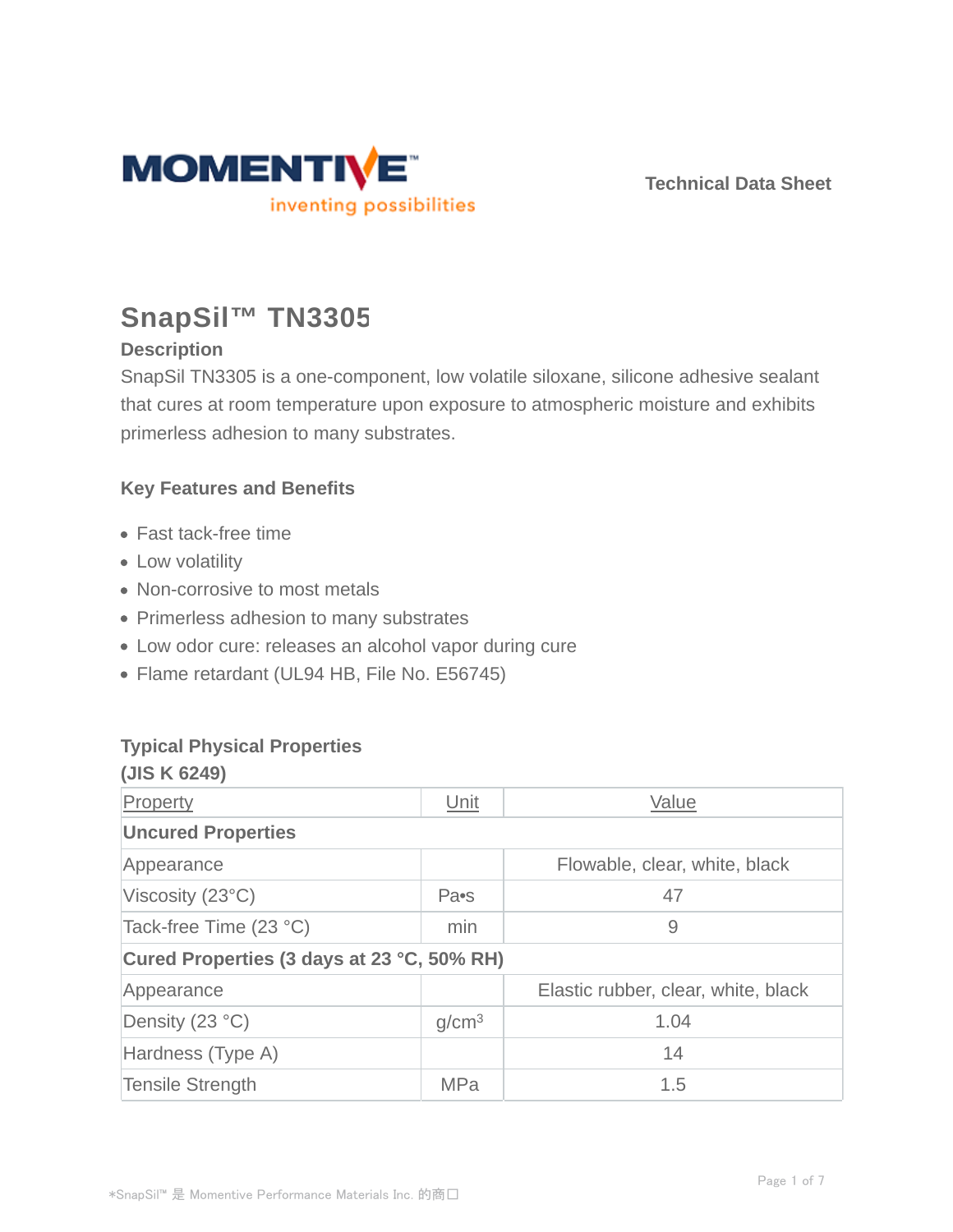| Elongation                                            | $\%$       | 400           |  |  |
|-------------------------------------------------------|------------|---------------|--|--|
| Adhesion Strength <sup>(1)</sup>                      | <b>MPa</b> | 1.0           |  |  |
| Volatile Siloxane <sup>(2)</sup> ( $D_3$ - $D_{10}$ ) | $wt\%$     | 0.01          |  |  |
| <b>Volume Resistivity</b>                             |            | $2.0x10^{15}$ |  |  |
| <b>Dielectric Strength</b>                            | kV/mm      | 26            |  |  |
| Dielectric Constant (60Hz)                            |            | 2.7           |  |  |
| Dissipation Factor (60Hz)                             |            | 0.002         |  |  |
| Impurities <sup>(2)</sup> ppm                         | Na+        | < 2           |  |  |
|                                                       | $K +$      | < 2           |  |  |
|                                                       | $Cl-$      | < 2           |  |  |

Typical physical properties are average data and should not be used as or to develop product specifications.

 $(1)$  Glass lap shear, 7 days at 23 °C, 50%RH  $(2)$  In-house test method.

#### **Potential Applications**

- Insulating adhesive seal and fixing for electrical and electronic parts
- Waterproof sealant for electrical, electronic and communication equipment
- General adhesive for metal, glass, plastics, etc.

#### **Cure Profile**

SnapSil TN3305 silicone adhesive sealant cures upon exposure to atmospheric moisture, and its cure speed is affected by humidity and temperature. The material begins to cure from the sections that are exposed to the atmosphere and, therefore, greater time is required for the cure to extend to deeper sections. The cure depth of SnapSil TN3305 silicone adhesive sealant at various combinations of humidity and temperature are provided below.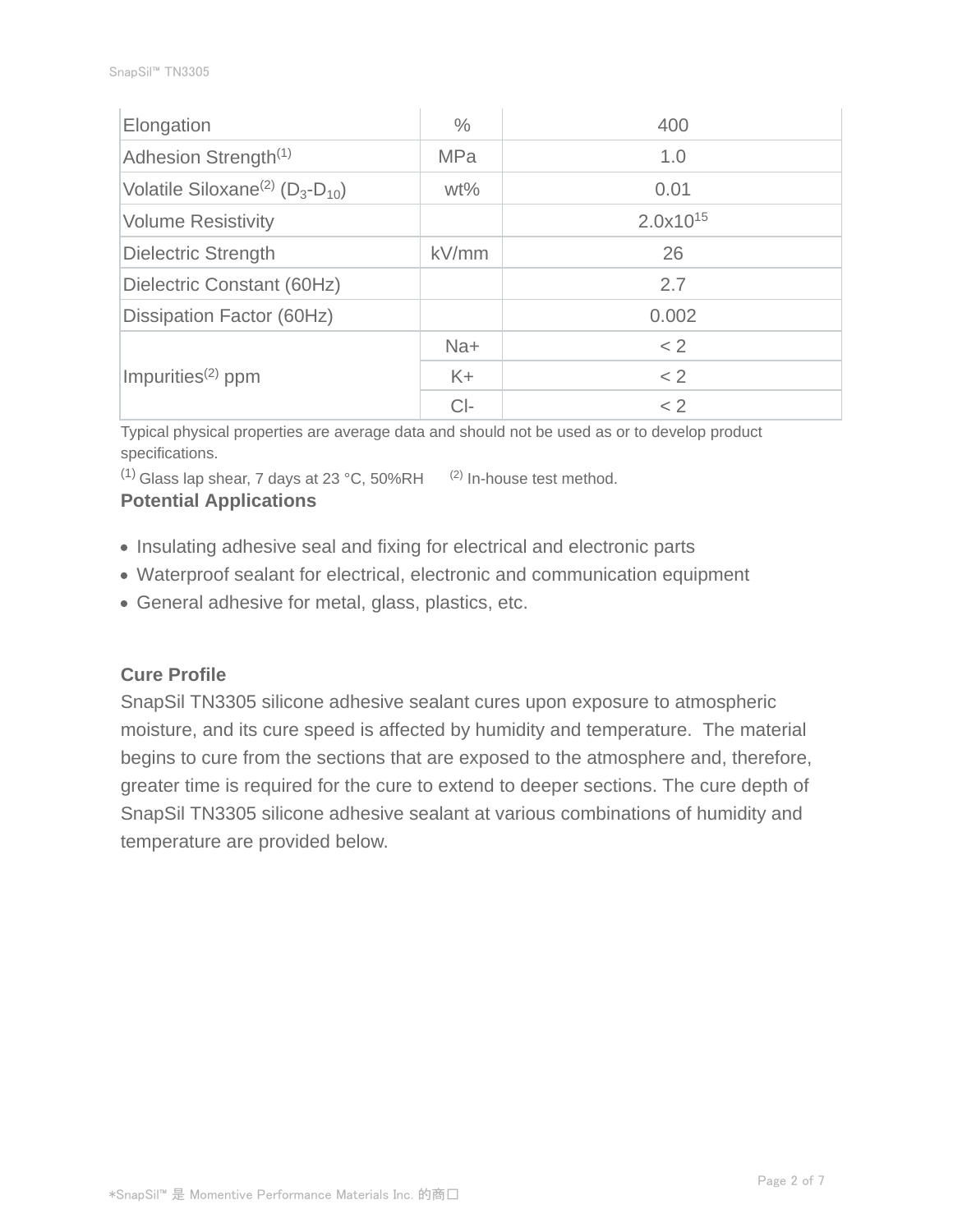

Note: Test results. Actual results may vary.

#### **Adhesion Performance**

SnapSil TN3305 silicone adhesive sealant adheres to a wide variety of substrates used in electronic components. The following matrix depicts adhesion performance to typical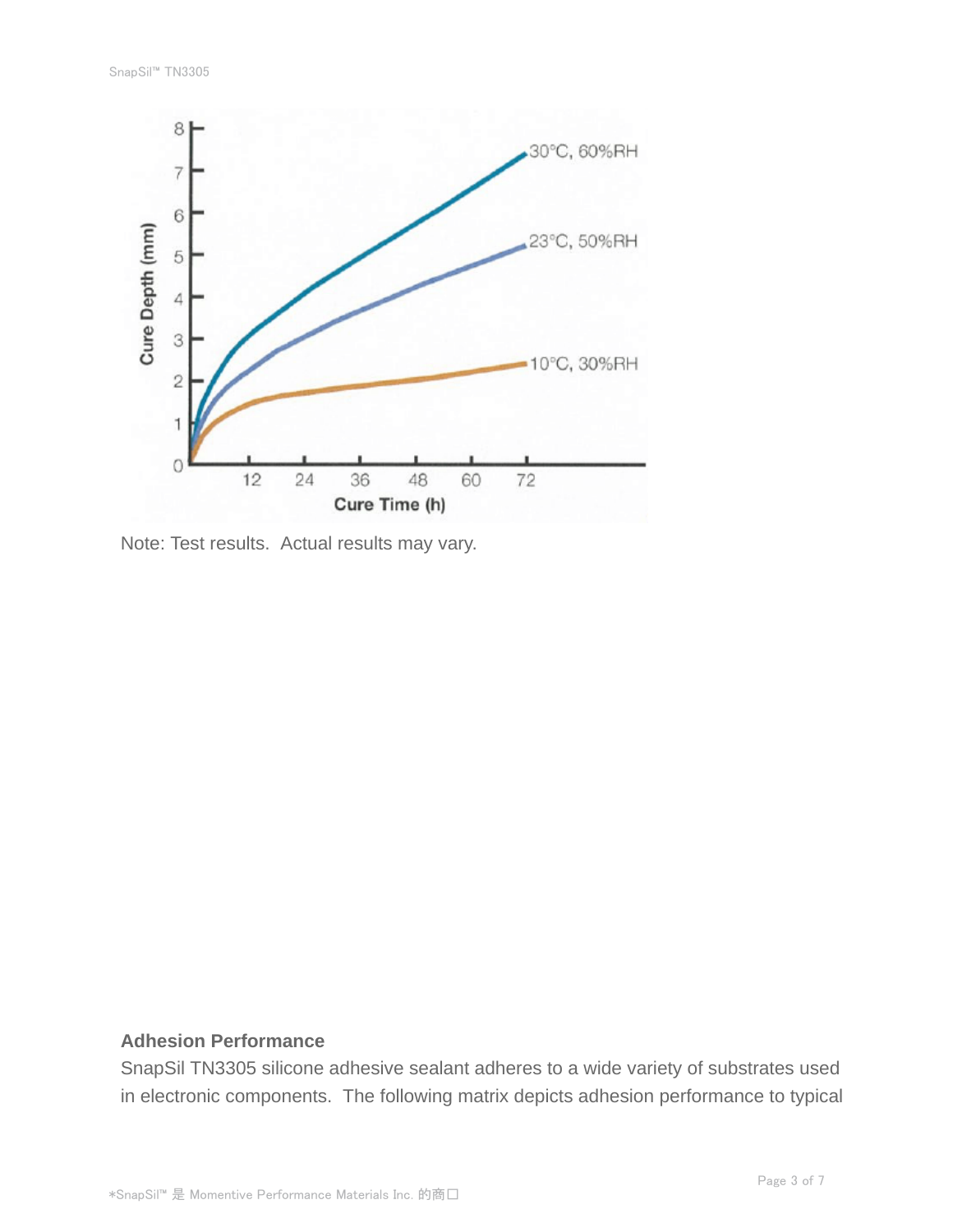substrates. However, actual performance may vary depending on the substrate manufacturer or grade.

| <b>Substrate</b>        |           |
|-------------------------|-----------|
| Aluminum                | ∩         |
| Copper                  | ∩         |
| <b>Steel</b>            | ∩         |
| <b>Stainless Steel</b>  | ∩         |
| Acrylic resin           | $\bigcap$ |
| Phenolic resin          | $\bigcap$ |
| Epoxy resin             | $\bigcap$ |
| <b>PET</b>              | ∩         |
| <b>ABS</b>              | $\bigcap$ |
| <b>PBT</b>              | $\bigcap$ |
| <b>PPS</b>              | $\bigcap$ |
| <b>PVC</b>              | ∩         |
| Nylon                   | ∩         |
| Polycarbonate           | ∩         |
| <b>PPO</b>              | $\bigcap$ |
| Polyethylene            | X         |
| Polytetrafluoroethylene | X         |
| Glass                   |           |

O: Good (cohesive failure)

X: Adhesive failure

Note: Test results. Actual results may vary.

#### **General Considerations for Use**

While the typical operating temperature for silicone materials ranges from -45℃ to 200℃, the long-term maintenance of its initial properties is dependent upon design related stress considerations, substrate materials, frequency of thermal cycles, and other factors.

#### **Patent Status**

Nothing contained herein shall be construed to imply the nonexistence of any relevant patents or to constitute the permission, inducement or recommendation to practice any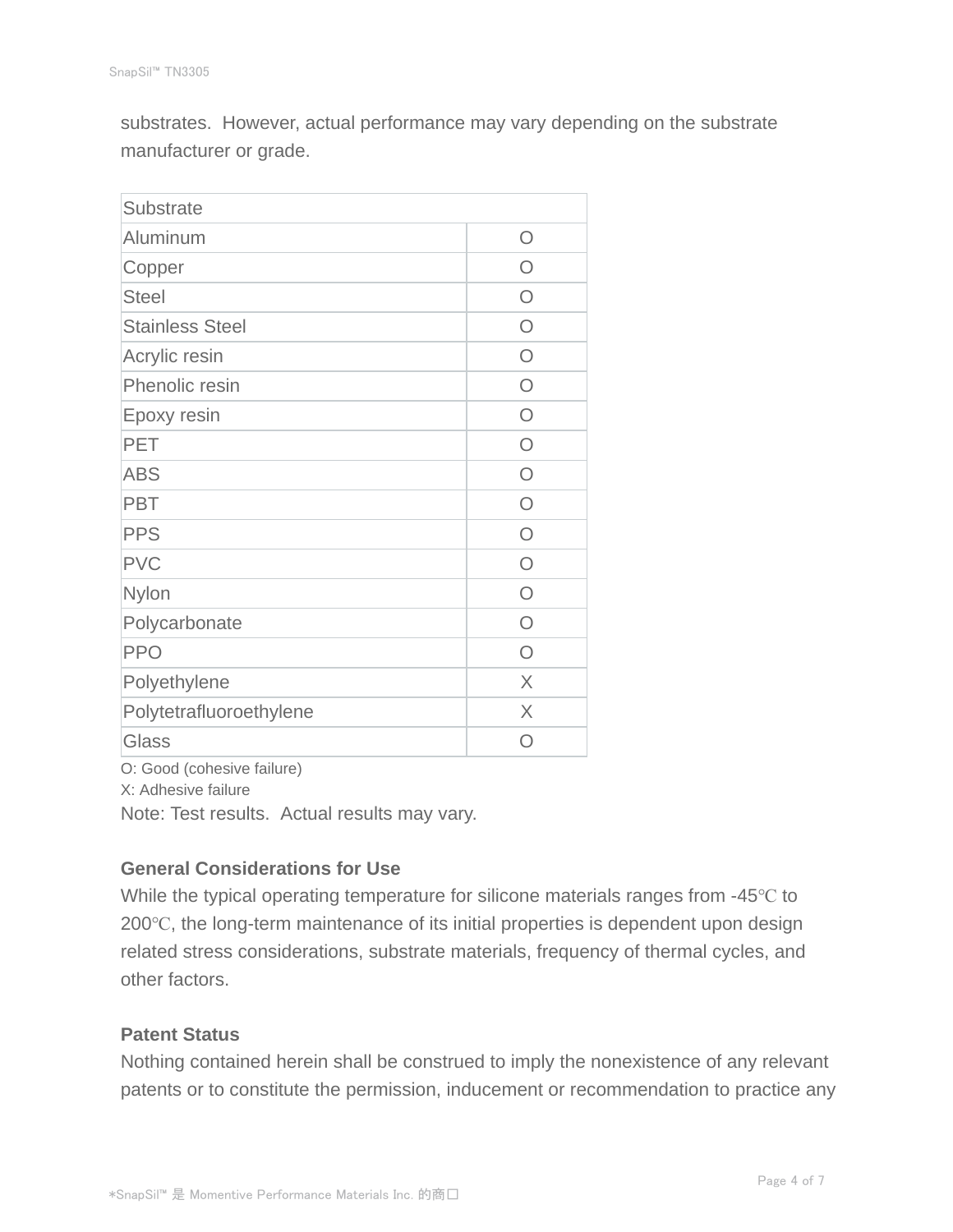invention covered by any patent, without authority from the owner of the patent.

#### **Product Safety, Handling and Storage**

Customers should review the latest Safety Data Sheet (SDS) and label for product safety information, safe handling instructions, personal protective equipment if necessary, emergency service contact information, and any special storage conditions required for safety. Momentive Performance Materials (MPM) maintains an aroundthe-clock emergency service for its products. SDS are available at www.momentive.com or, upon request, from any MPM representative. For product storage and handling procedures to maintain the product quality within our stated specifications, please review Certificates of Analysis, which are available in the Order Center. Use of other materials in conjunction with MPM products (for example, primers) may require additional precautions. Please review and follow the safety information provided by the manufacturer of such other materials.

#### **Limitations**

Customers must evaluate Momentive Performance Materials products and make their own determination as to fitness of use in their particular applications.

## **Contact Information**

Email commercial.services@momentive.com

#### **Telephone**

| <b>Americas</b>      | <b>Latin America</b> | <b>EMEAI- Europe, Middle</b> | <b>ASIA PACIFIC</b> |  |
|----------------------|----------------------|------------------------------|---------------------|--|
|                      |                      | East, Africa & India         |                     |  |
| +1 800 295 2392      | <b>Brazil</b>        | <b>Europe</b>                | China               |  |
| Toll free*           | +55 11 4534 9650     | +390510924300                | 800 820 0202        |  |
| +704 805 6946        | <b>Direct Number</b> | Direct number                | Toll free           |  |
| <b>Direct Number</b> |                      |                              | +86 21 3860 4892    |  |
|                      |                      |                              | Direct number       |  |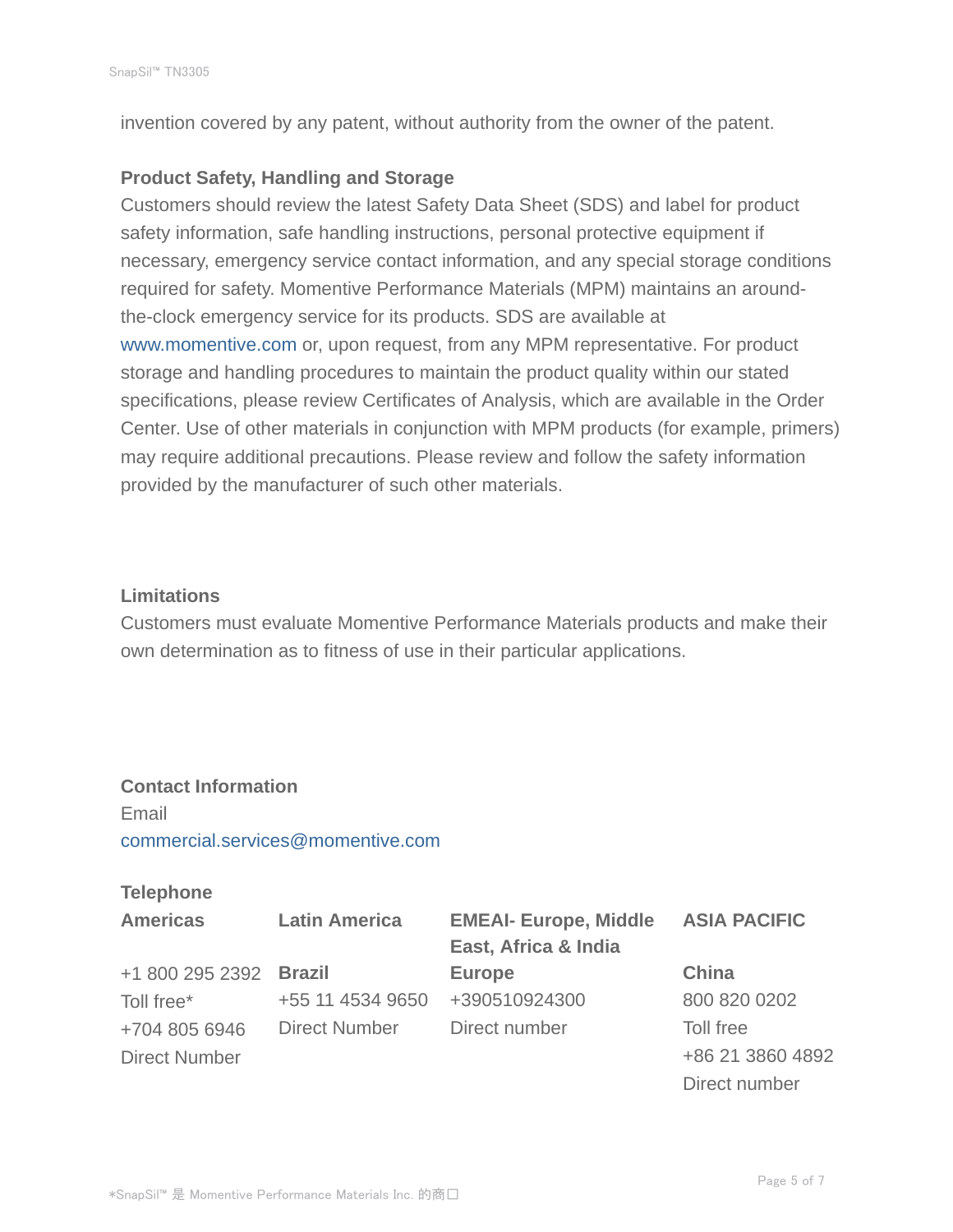| *All American | <b>Mexico</b>        | India, Middle East &       | Japan           |
|---------------|----------------------|----------------------------|-----------------|
| countries     | +52 55 2169 7670     | <b>Africa</b>              | +81 3 5544 3111 |
|               | <b>Direct Number</b> | + 91 44 71212207           | Direct number   |
|               |                      | Direct number*             |                 |
|               |                      | <b>*All Middle Eastern</b> | <b>Korea</b>    |
|               |                      | countries, Africa, India,  | +82 2 6201 4600 |

For literature and technical assistance, visit our website at: www.momentive.com

#### **DISCLAIMER:**

**THE MATERIALS, PRODUCTS AND SERVICES OF MOMENTIVE PERFORMANCE MATERIALS INC. AND ITS SUBSIDIARIES AND AFFILIATES (COLLECTIVELY "SUPPLIER"), ARE SOLD SUBJECT TO SUPPLIER'S STANDARD CONDITIONS OF SALE, WHICH ARE INCLUDED IN THE APPLICABLE DISTRIBUTOR OR OTHER SALES AGREEMENT, PRINTED ON THE BACK OF ORDER ACKNOWLEDGMENTS AND INVOICES, AND AVAILABLE UPON REQUEST. ALTHOUGH ANY INFORMATION, RECOMMENDATIONS, OR ADVICE CONTAINED HEREIN IS GIVEN IN GOOD FAITH, SUPPLIER MAKES NO WARRANTY OR GUARANTEE, EXPRESS OR IMPLIED, (i) THAT THE RESULTS DESCRIBED HEREIN WILL BE OBTAINED UNDER END-USE CONDITIONS, OR (ii) AS TO THE EFFECTIVENESS OR SAFETY OF ANY DESIGN INCORPORATING ITS PRODUCTS, MATERIALS, SERVICES, RECOMMENDATIONS OR ADVICE. EXCEPT AS PROVIDED IN SUPPLIER'S STANDARD CONDITIONS OF SALE, SUPPLIER AND ITS REPRESENTATIVES SHALL IN NO EVENT BE RESPONSIBLE FOR ANY LOSS RESULTING FROM ANY USE OF ITS MATERIALS, PRODUCTS OR SERVICES DESCRIBED HEREIN.** Each user bears full responsibility for making its own determination as to the suitability of Supplier's materials, services, recommendations, or advice for its own particular use. Each user must identify and perform all tests and analyses necessary to assure that its finished parts incorporating Supplier's products, materials, or services will be safe and suitable for use under end-use conditions. Nothing in this or any other document, nor any oral recommendation or advice, shall be deemed to alter, vary, supersede, or waive any provision of Supplier's standard Conditions of Sale or this Disclaimer, unless any such modification is specifically agreed to in a writing signed by Supplier. No statement contained herein concerning a possible or suggested use of any material, product,